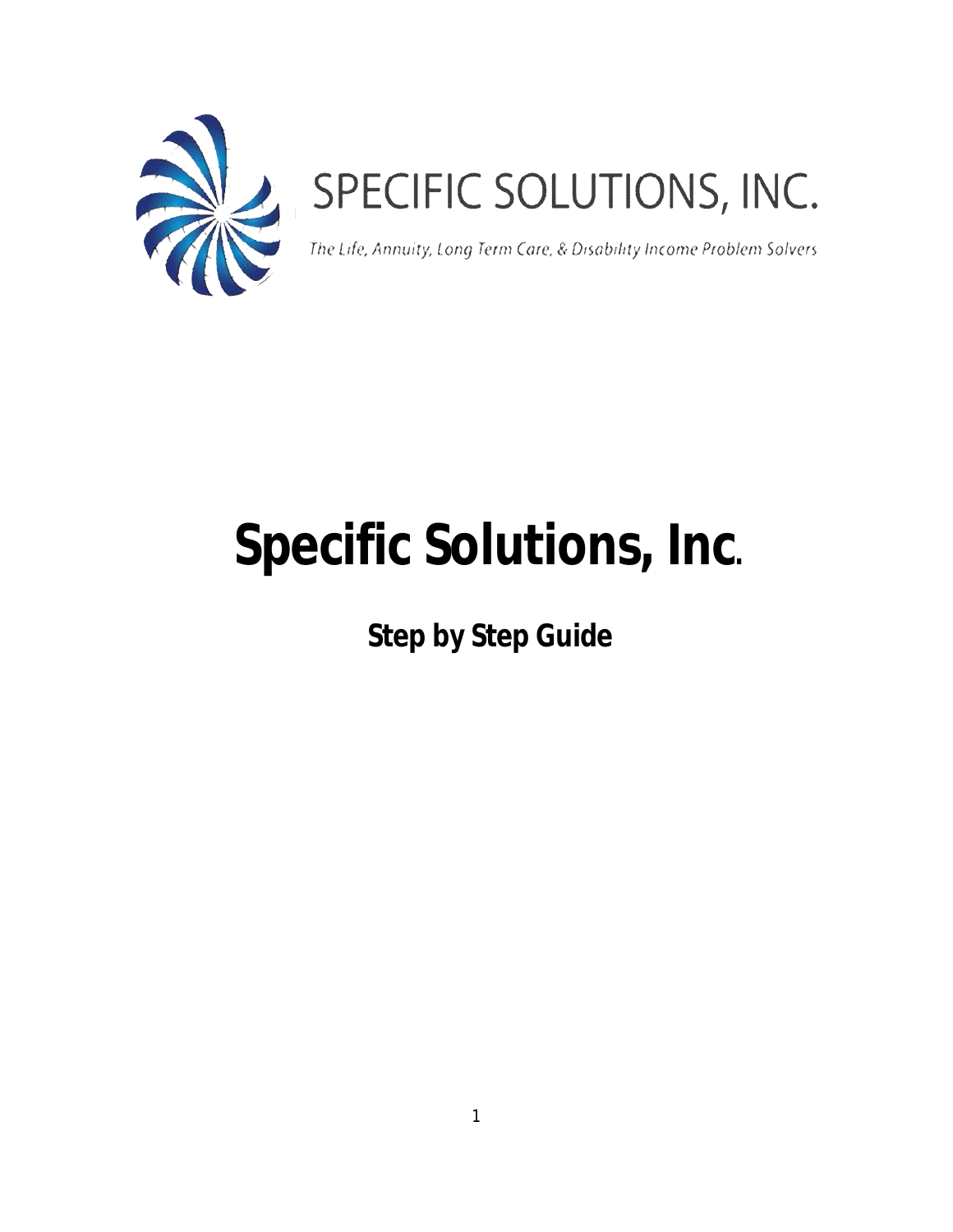#### **Specific Solutions- Trial Application**

- 1. Fax or email **"Trial Application"** to Specific Solutions- **(800) 873-2345** (Can be obtained by calling Specific Solutions Marketing Team or from dedicated Website).
- 2. Complete Trial Application and have authorization forms signed and dated by advisor and client.
- 3. Email or Fax Specific Solutions: [lmacfarlane@specificsolutions.com](mailto:lmacfarlane@specificsolutions.com) or [avoisinet@specificsolutions.com](mailto:avoisinet@specificsolutions.com) FAX: **(716) 632-6051**.
- 4. Specific Solutions reviews the case to make sure it qualifies. To qualify for the trial application process the premium must be **\$10,000 annually or greater.**
- 5. If case does not qualify for Trial Application then Specific Solutions will automatically utilize our Quick Quote Program.
- 6. Specific Solutions begins process required to shop potential coverages based on the client's impairment. This may include medical exam, APS, and working with different insurance underwriters.
- 7. Once Specific Solutions has all the informal offers from insurance companies, we send the advisor a synopsis of all the informal offers and tentative requirements (spreadsheet/report).
- 8. Advisor meets with client to discuss options.
- 9. Decision by client to apply formally to the chosen insurance carrier.
- 10. After client decision, advisor calls Marketing Team for Application and required items **(800) 873-2345**.
- 11. Complete all paperwork sent to you from Specific Solutions.
- 12. Complete any of your "company's" required paperwork and new business requirements.
- 13. Check payable to "**Insurance Company on Application**" if binding coverage, some maybe cashless due to transfers.
- 14. If no check taken, then fax **(716) 632-6051** or email paperwork [agency@specificsolutions.com](mailto:agency@specificsolutions.com) and completed application to Specific Solutions, **if check (binder) taken then 15**. Faxing allows us to begin working on case immediately.
- 15. Overnight check to:

 **Specific Solutions, Inc. 475 International Drive Williamsville, NY 14221-5772 Attention: Trial Application Team** 

- 16. Specific Solutions will email copies of case and paperwork to your compliance area.
- 17. Specific Solutions will ensure that all paperwork is in "good order", order medicals, APS and any other requirements, if applicable.
- 18. Specific Solutions will assign case manager to advisor for communications along the way.
- 19. Weekly update provide weekly to advisor.
- 20. Policy issued and sent to advisor for delivery to client. Any outstanding delivery receipts, if applicable will be included.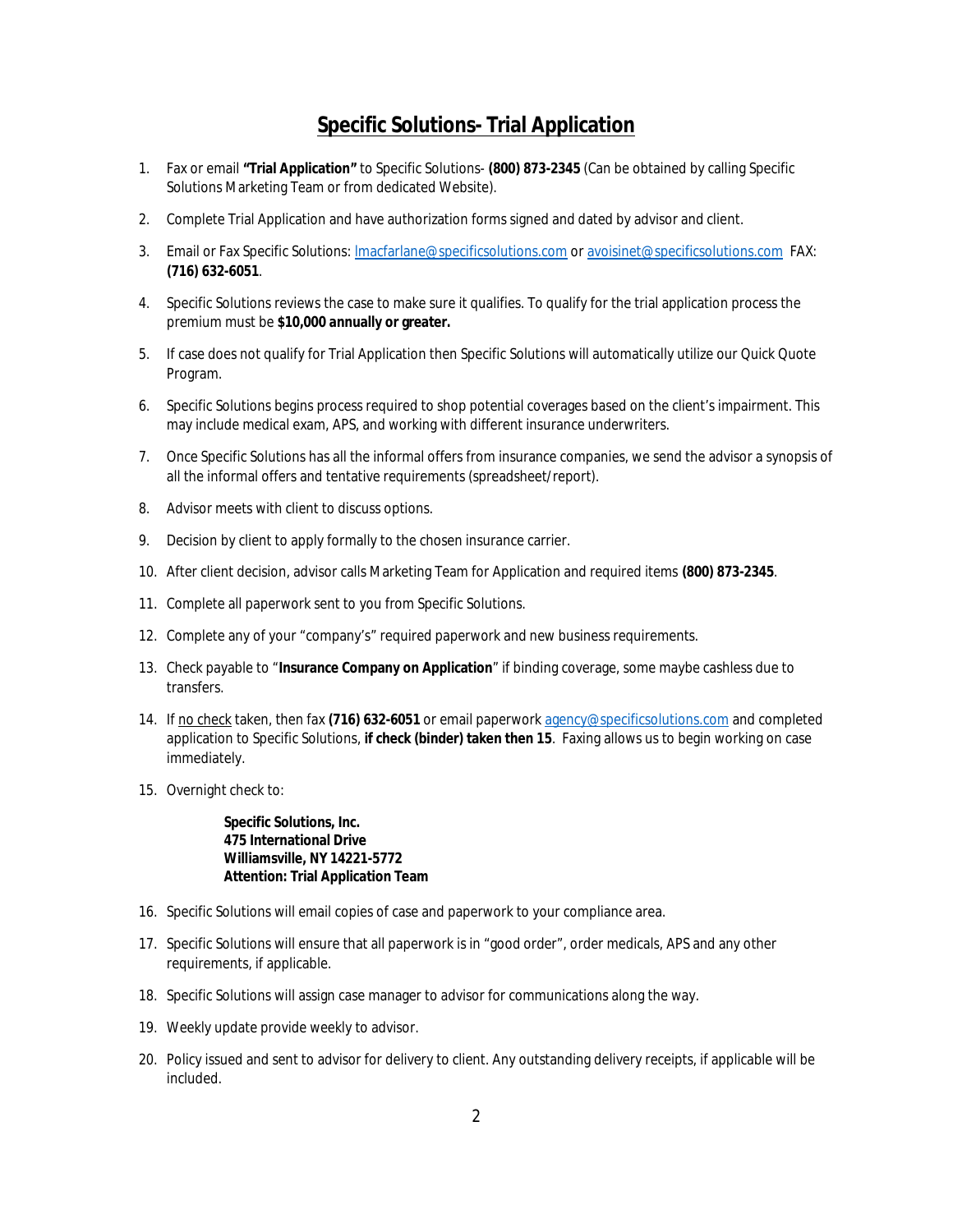### **Step by Step-Workflow Specific Solutions- Quick Quote Program**

**(Cases under \$10,000 in annual premium)** 

- 1. Call (800) 873-2345 or email Specific Solutions at [agency@specificsolutions.com](mailto:agency@specificsolutions.com).
- 2. Specific Solutions will need to know:
	- § Client Name
	- § Age, height and weight
	- § Tobacco User
	- § Face Amount
	- § Medical Impairments
	- § Medications and dosage
- 3. Specific Solutions will send preliminary information to a variety of carries to get informal offer within 24-48 hours.
- 4. Once Specific Solutions has all the informal offers from insurance companies, we send the advisor a synopsis of all the informal offers and tentative requirements (spreadsheet/report).
- 5. Advisor meets with client to discuss options.
- 6. Decision by client to apply formally to the chosen insurance carrier.
- 7. After client decision, advisor calls Marketing Team for Application and required items **(800) 873-2345**.
- 8. Complete all paperwork sent to you from Specific Solutions.
- 9. Complete any of your "company's" required paperwork and new business requirements.
- 10. Check payable to "**Insurance Company on Application**" if binding coverage, some maybe cashless due to transfers.
- 11. If no check taken, then fax **(716) 632-6051** or email paperwork [agency@specificsolutions.com](mailto:agency@specificsolutions.com) and completed application to Specific Solutions, **if check (binder) taken then 12**. Faxing allows us to begin working on case immediately.
- 12. Overnight check to:

 **Specific Solutions, Inc. 475 International Drive Williamsville, NY 14221-5772 Attention: Quick Quote Team** 

- 13. Specific Solutions will email copies of case and paperwork to your compliance area.
- 14. Specific Solutions will ensure that all paperwork is in "good order", order medicals, APS and any other requirements, if applicable.
- 15. Specific Solutions will assign case manager to advisor for communications along the way.
- 16. Policy issued and sent to advisor for delivery to client. Any outstanding delivery receipts, if applicable will be included.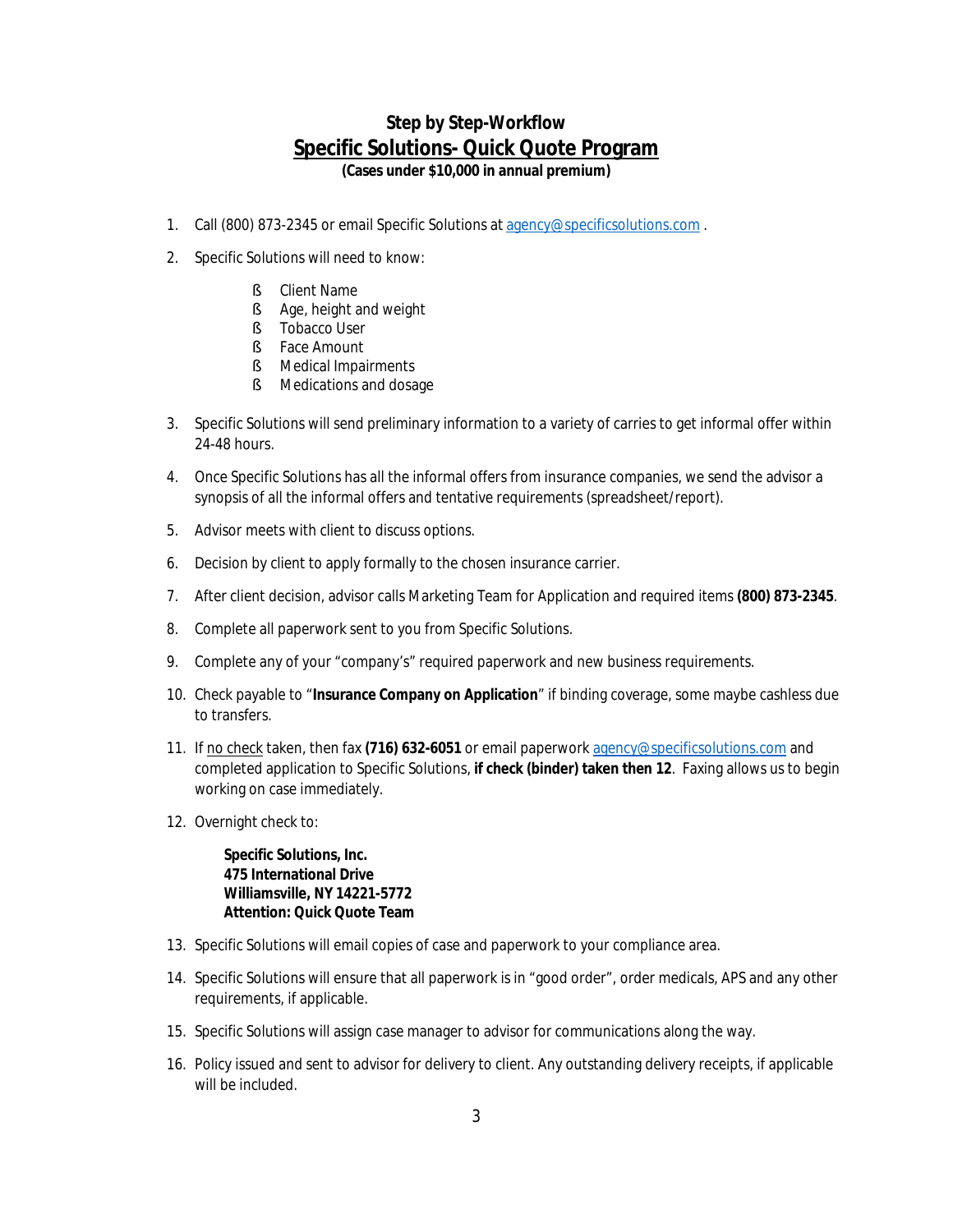#### **Step by Step- Workflow Specific Solutions- Policy Review Program**

- 1. Fax or email **"Client Authorization Form"** to Specific Solutions- **(800) 873-2345** (can be obtained by calling us or from dedicated Website).
- 2. Specific Solutions will perform Policy Review and email advisor the output (91.5% are received by advisor within 30 days).
- 3. If there is a recommendation to rescue or replace the policy **("call to action for advisor")**, all required paperwork will be included.
- 4. Complete all paperwork sent to you from Specific Solutions.
- 5. Complete any of your "company's" required paperwork and new business requirements.
- 6. Check payable to "**Insurance Company on Application**" if binding coverage, some maybe cashless due to transfers.
- 7. If no check taken, then fax **(716) 632-6051** or email paperwork [agency@specificsolutions.com](mailto:agency@specificsolutions.com) and completed application to Specific Solutions, **if check (binder) taken then 8**. Faxing allows us to begin working on case immediately.
- 8. Overnight check to:

 **Specific Solutions, Inc. 475 International Drive Williamsville, NY 14221-5772 Attention: Policy Review Team** 

- 9. Specific Solutions will email copies of case and paperwork to your compliance area.
- 10. Specific Solutions will ensure that all paperwork is in "good order", order medicals, APS and any other requirements, if applicable.
- 11. Specific Solutions will assign case manager for you to work with along the way.
- 12. Policy issued and sent to advisor for delivery to client. Any outstanding delivery receipts, if applicable, will be included.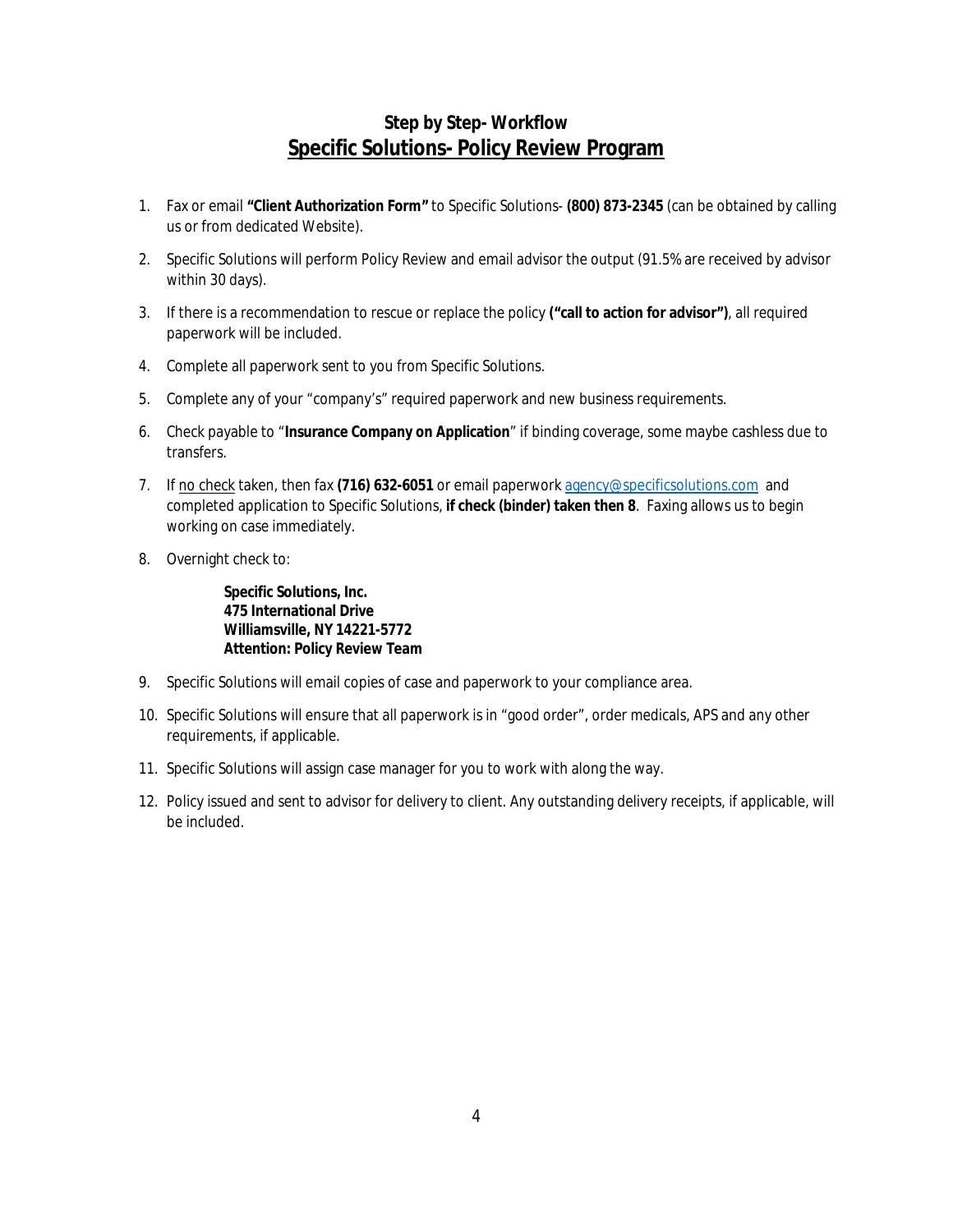## **Step by Step- Workflow Specific Solutions- Traditional Products: Universal Life, Indexed Life, Whole Life, Term Life, Disability & LTC**

- 1. Call **(800) 873-2345** or email Specific Solutions at [agency@specificsolutions.com](mailto:agency@specificsolutions.com) .
- 2. Specific Solutions will need to know:
	- § Client Name
	- § Age, height and weight
	- § Tobacco User
	- § Face Amount & Type of coverage you are looking for
	- § Medical Impairments
	- § Medications and dosage
- 3. Specific Solutions will provide you help with case design, illustrations, applications and presentation materials.
- 4. Advisor meets with client to discuss options.
- 5. Complete all paperwork sent to you from Specific Solutions.
- 6. Complete any of your "company's" required paperwork and new business requirements.
- 7. Check payable to "**Insurance Company on Application**" if binding coverage, some maybe cashless due to transfers.
- 8. If no check taken, then fax **(716) 632-6051** or email paperwork and completed application to [agency@specificsolutions.com](mailto:agency@specificsolutions.com) to Specific Solutions, **if check (binder) taken then 9**. Faxing allows us to begin working on case immediately.
- 9. Overnight check to:

 **Specific Solutions, Inc. 475 International Drive Williamsville, NY 14221-5772 Attention: New Business**

- 10. Specific Solutions will email copies of case and paperwork to your compliance area.
- 11. Specific Solutions will ensure that all paperwork is in "good order", order medicals, APS and any other requirements, if applicable.
- 12. Specific Solutions will assign case manager to advisor for communications along the way.
- 13. Policy issued and sent to advisor for delivery to client. Any outstanding delivery receipts, if applicable will be included.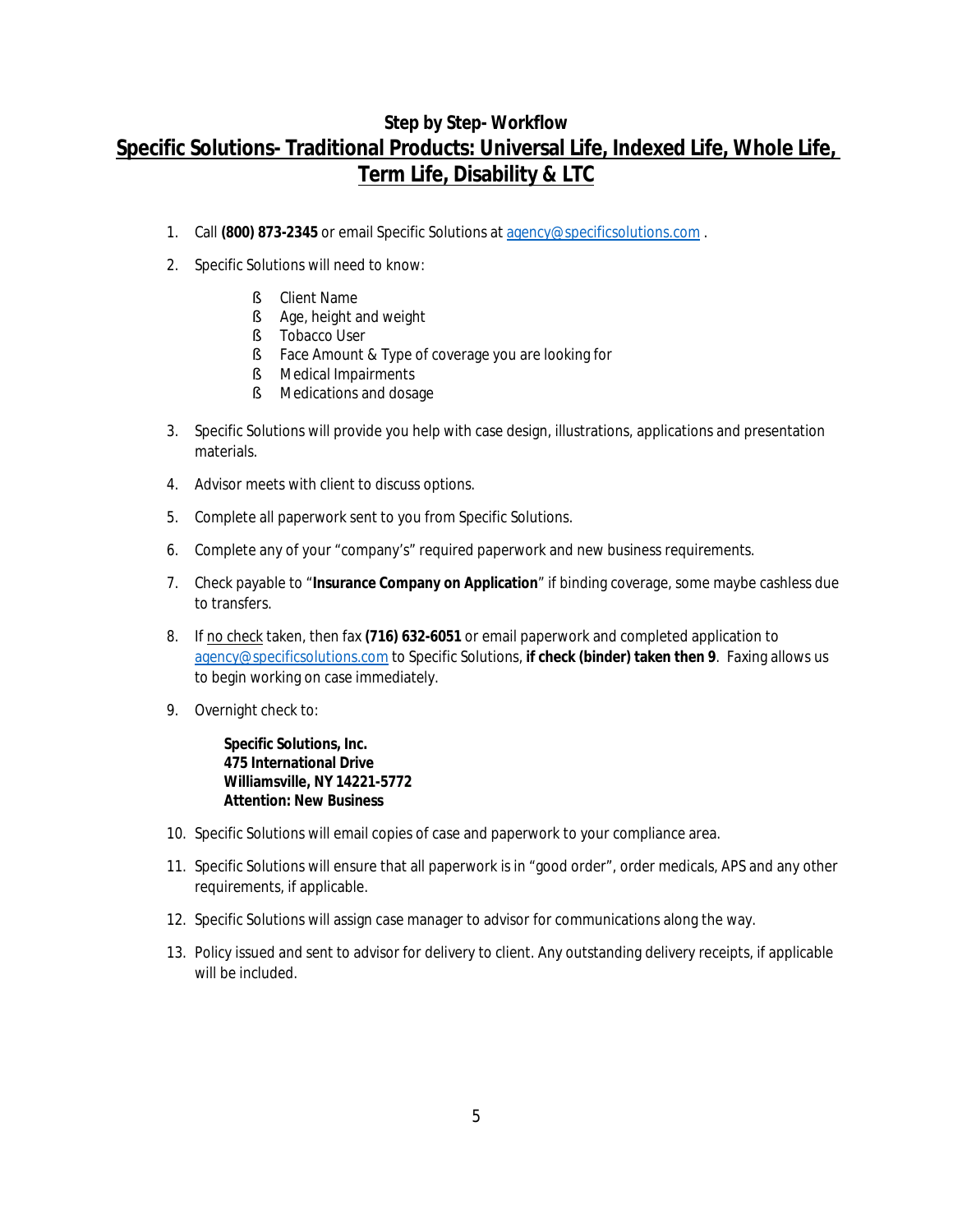#### **Step by Step- Workflow Specific Solution's Strategic Partner Western & Southern- Legacy Forward II**

- 1. Login through Specific Solutions dedicated website using the **"Western Southern"** Portal
- 2. Click on Life App under Legacy Forward II
- 3. Follow the prompts throughout the application
- 4. Be sure to elect **"***Electronic Underwriting***"**; submit
- 5. Policy decision arrives in under 5 minutes
- 6. Sign and have client sign all forms and application
- 7. Complete any of your "company's" required paperwork and new business requirements.
- 8. Fax completed application to Western & Southern Life (or National Integrity)- **(513) 362-2368**
- 9. Mail app, payment payable to: **W&S Financial Group** and all forms to the company:

 **Western-Southern New Business Department 400 Broadway, MS 10 Cincinnati, OH 45202** 

- 10. Western & Southern Financial Group will email copies of case and paperwork to Specific Solutions.
- 11. Specific Solutions will forward all email copies of case and paperwork to your compliance area.
- 12. Western & Southern or Specific Solutions can answer any questions you have about the case when it is being underwritten.
- 13. When policy issued, policy and any outstanding delivery receipts will be sent to Specific Solutions from Western & Southern.
- 14. Specific Solutions will log case, and make sure policy is in "good order".
- 15. Policy sent to advisor for delivery to client. Any outstanding delivery receipts, if applicable, will be included.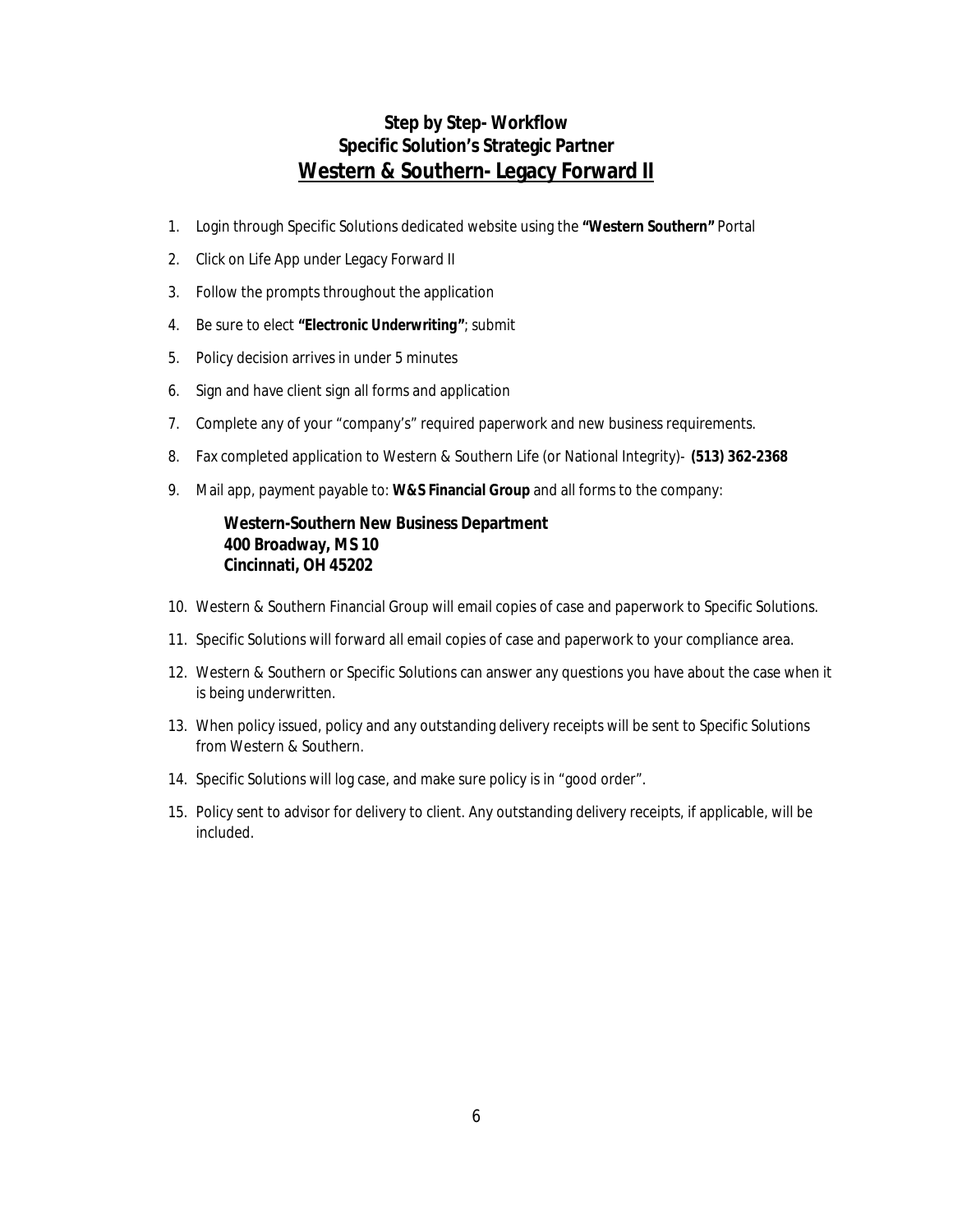#### **Step by Step- Workflow Specific Solution's Strategic Partner Vantis- Guaranteed Golden**

- 1. Call **(800) 873-2345** or email Specific Solutions at [agency@specificsolutions.com](mailto:agency@specificsolutions.com) or access **"Vantis"** Portal on Specific Solutions for "Guaranteed Golden" application
- 2. Complete all paperwork sent to you from Specific Solutions or what you downloaded from **"Vantis"** Portal located on Specific Solutions dedicated website
- 3. Complete any of your "company's" required paperwork.
- 4. Check payable to **"Vantis Life"**.
- 5. Overnight original application, paperwork, and check to:

 **Specific Solutions, Inc. 475 International Drive Williamsville, NY 14221-5772 Attention: New Business**

- 6. Specific Solutions will email copies of case and paperwork to your compliance area.
- 7. Specific Solutions will ensure that all paperwork is in "good order".
- 8. Policy issued and sent to advisor for delivery to client.